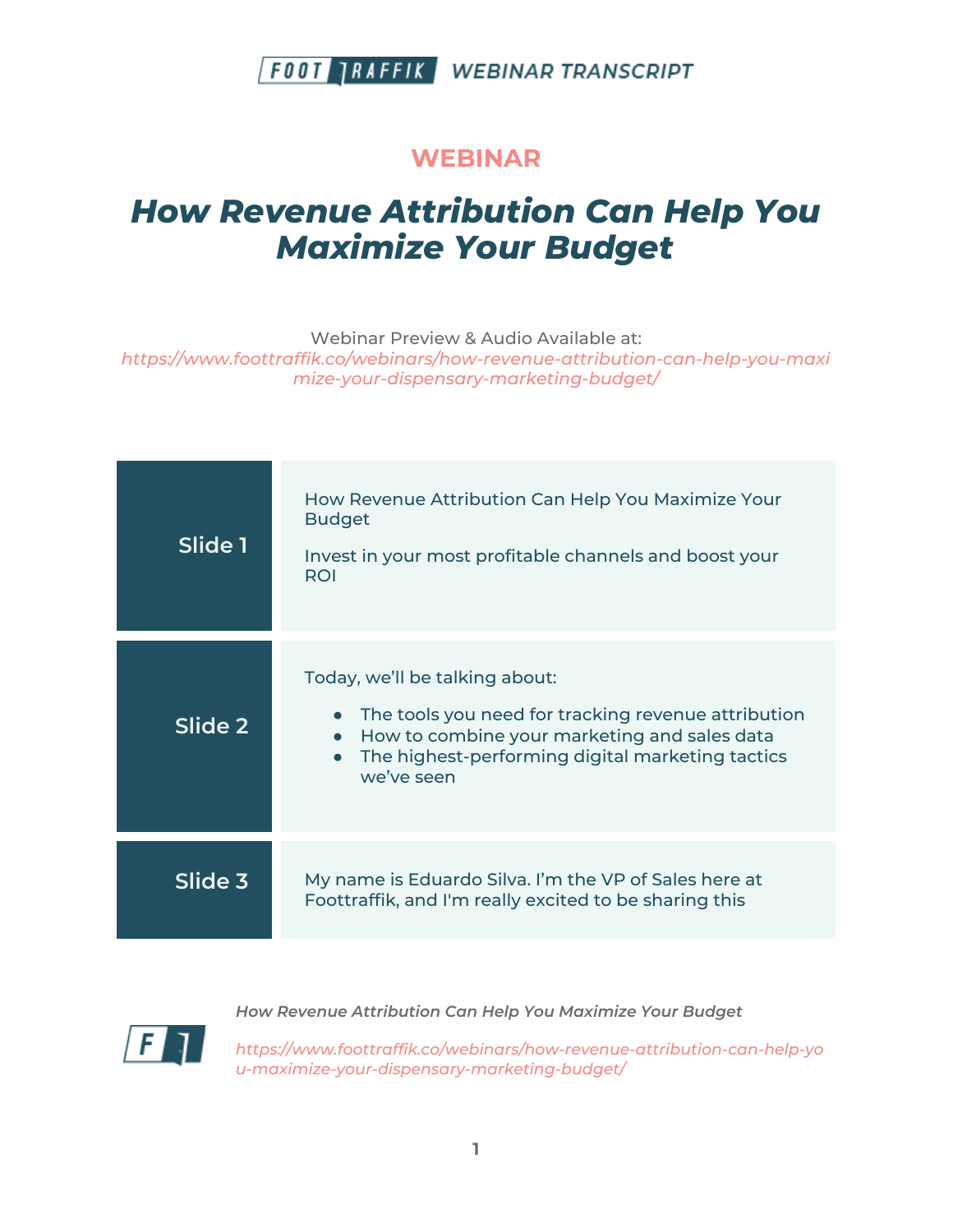|         | information with you today.                                                                                                                                                                                                                                                                                                                                                                                                                                                                                                                      |
|---------|--------------------------------------------------------------------------------------------------------------------------------------------------------------------------------------------------------------------------------------------------------------------------------------------------------------------------------------------------------------------------------------------------------------------------------------------------------------------------------------------------------------------------------------------------|
| Slide 4 | Foottraffik is a digital advertising and analytics agency.<br>We've been in business for over five years now, exclusively<br>focused on dispensaries and delivery services within<br>North America. We're really excited to be helping advance<br>our industry forward.                                                                                                                                                                                                                                                                          |
| Slide 5 | A couple of housekeeping items before we get started.<br>If you have your cell phones on you, please put them<br>facing down on your desk or mute them. We are going to<br>be covering a lot of information in a very short window of<br>time and it helps to retain focus.<br>Familiarize yourself with the Zoom interface. If you<br>haven't become a master at Zoom yet, if you go to the<br>bottom of your screen there is a Q&A button. We do have<br>moderators with us today that will be addressing<br>questions throughout the webinar. |
| Slide 6 | If someone asked you to determine which of your<br>marketing channels were resulting in the most sales,<br>could you answer that question?<br>If you need to showcase how your efforts are contributing<br>to your dispensary's bottom line, could you paint an                                                                                                                                                                                                                                                                                  |



*How Revenue Attribution Can Help You Maximize Your Budget*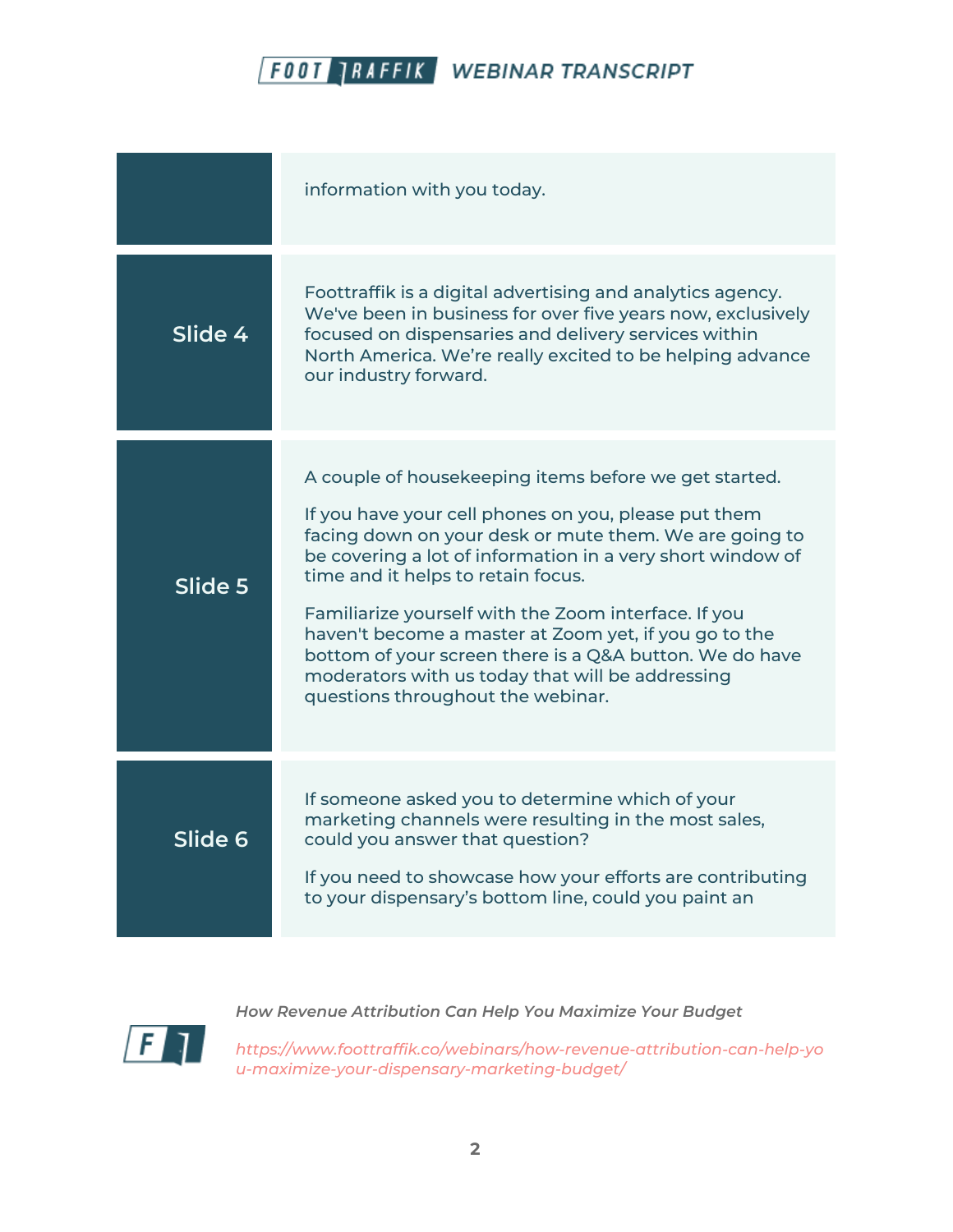|         | accurate picture that would ensure your marketing<br>budget doesn't get slashed?                                                                                                                                                  |
|---------|-----------------------------------------------------------------------------------------------------------------------------------------------------------------------------------------------------------------------------------|
|         | And if your marketing budget does get cut, would you<br>know where to invest your remaining dollars to get the<br>best return?                                                                                                    |
|         | If you answered NO to any of these questions, then you<br>need to evaluate how you're tracking revenue attribution.                                                                                                               |
|         | Revenue attribution is the act of determining the<br>marketing efforts that have led to sales. Sounds simple<br>and logical, right?                                                                                               |
|         | With digital marketing, you want to know that the money<br>you invest in Google Ads, Geo-Ads, SEO, SMS, and Social<br>Media are resulting in sales as well as how many of the<br>sales can be attributed to each of the channels. |
| Slide 7 | Here's an example of what a simple revenue attribution<br>chart might look like.                                                                                                                                                  |
| Slide 8 | When you're able to show revenue attribution-especially<br>when your C-suite wants to see the effects of your<br>marketing team's efforts-it's crucial that you're able to<br>use all the information at your disposal.           |
|         | Revenue attribution allows you to effectively measure<br>your marketing efforts so you can invest in the ones that<br>bring you more sales. To us, that is a clear value.                                                         |
|         |                                                                                                                                                                                                                                   |



*How Revenue Attribution Can Help You Maximize Your Budget*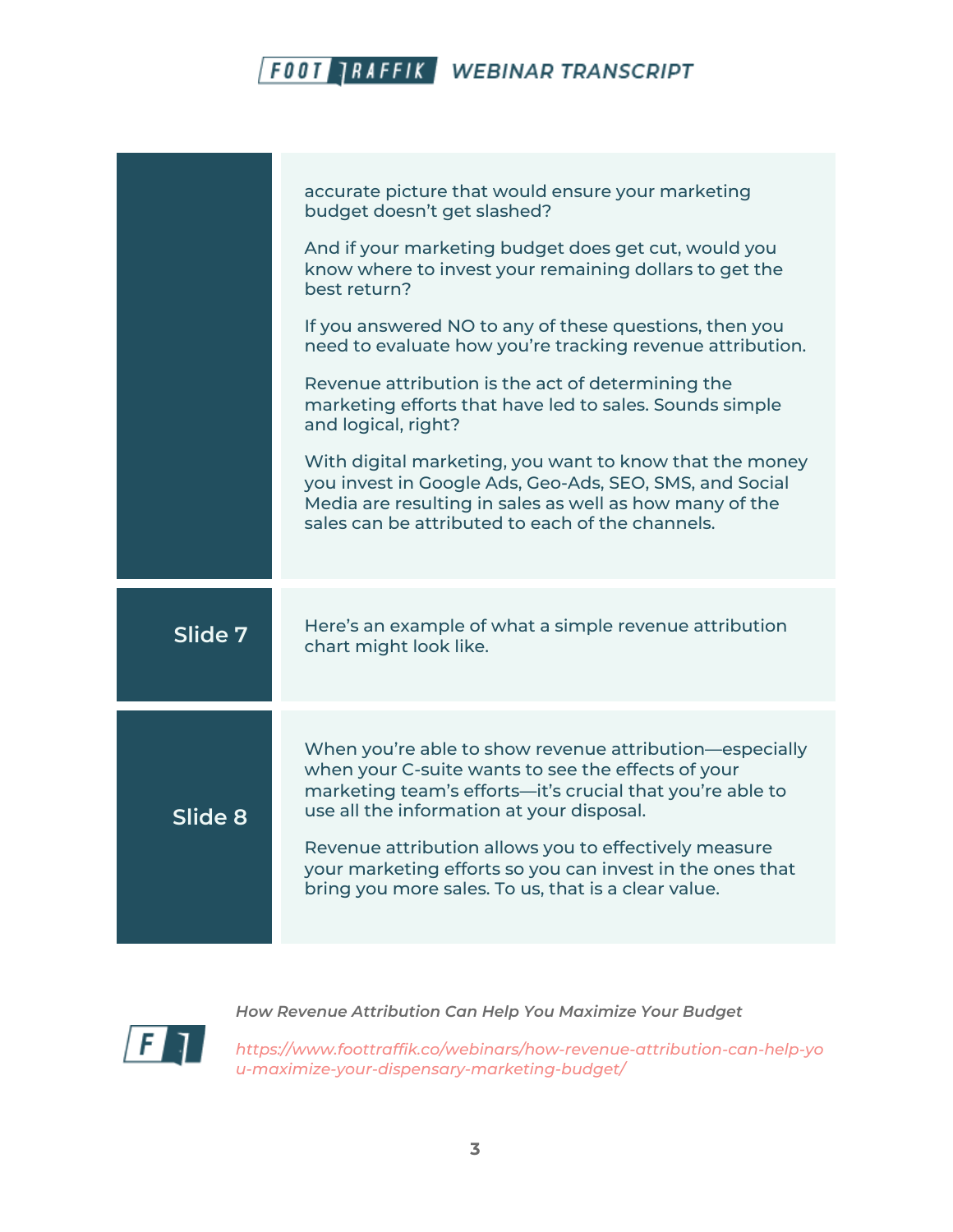|         | Revenue attribution isn't anything new. Marketers have<br>used various models for years to show the impact of their<br>different advertising campaigns.                                                                                                                                                                                |
|---------|----------------------------------------------------------------------------------------------------------------------------------------------------------------------------------------------------------------------------------------------------------------------------------------------------------------------------------------|
|         | However, according to Hubspot research, 43% of<br>marketing teams say that proving ROI is their biggest<br>challenge. That's all marketing teams, not just in the<br>cannabis industry.                                                                                                                                                |
|         | So if revenue attribution sounds so intuitive, why is it so<br>hard?                                                                                                                                                                                                                                                                   |
|         | Part of this is just not knowing that it exists. The other<br>part is not being able to get the information necessary.                                                                                                                                                                                                                 |
|         | It makes sense that we want to have this info, and it's<br>clearly useful, but there are still some e-commerce<br>platforms that don't provide metrics to their users and<br>some that don't understand the value of revenue<br>attribution. But if you aren't getting all of your sales data,<br>then you're missing the big picture. |
|         | As digital marketers, we want to get the most out of our<br>clients' budgets. We want to show that everything we're<br>doing is providing a benefit to our clients and that we're<br>generating sales for them. Otherwise, why would they<br>hire us?                                                                                  |
|         | Now that we know why it matters, let's dive into what you                                                                                                                                                                                                                                                                              |
| Slide 9 | need to track revenue attribution.<br>E-commerce Tracking from Google Analytics makes<br>getting the metrics you want easier, as long as you can<br>install it. We've used it with compatible online menus, and                                                                                                                        |
|         |                                                                                                                                                                                                                                                                                                                                        |

*How Revenue Attribution Can Help You Maximize Your Budget*

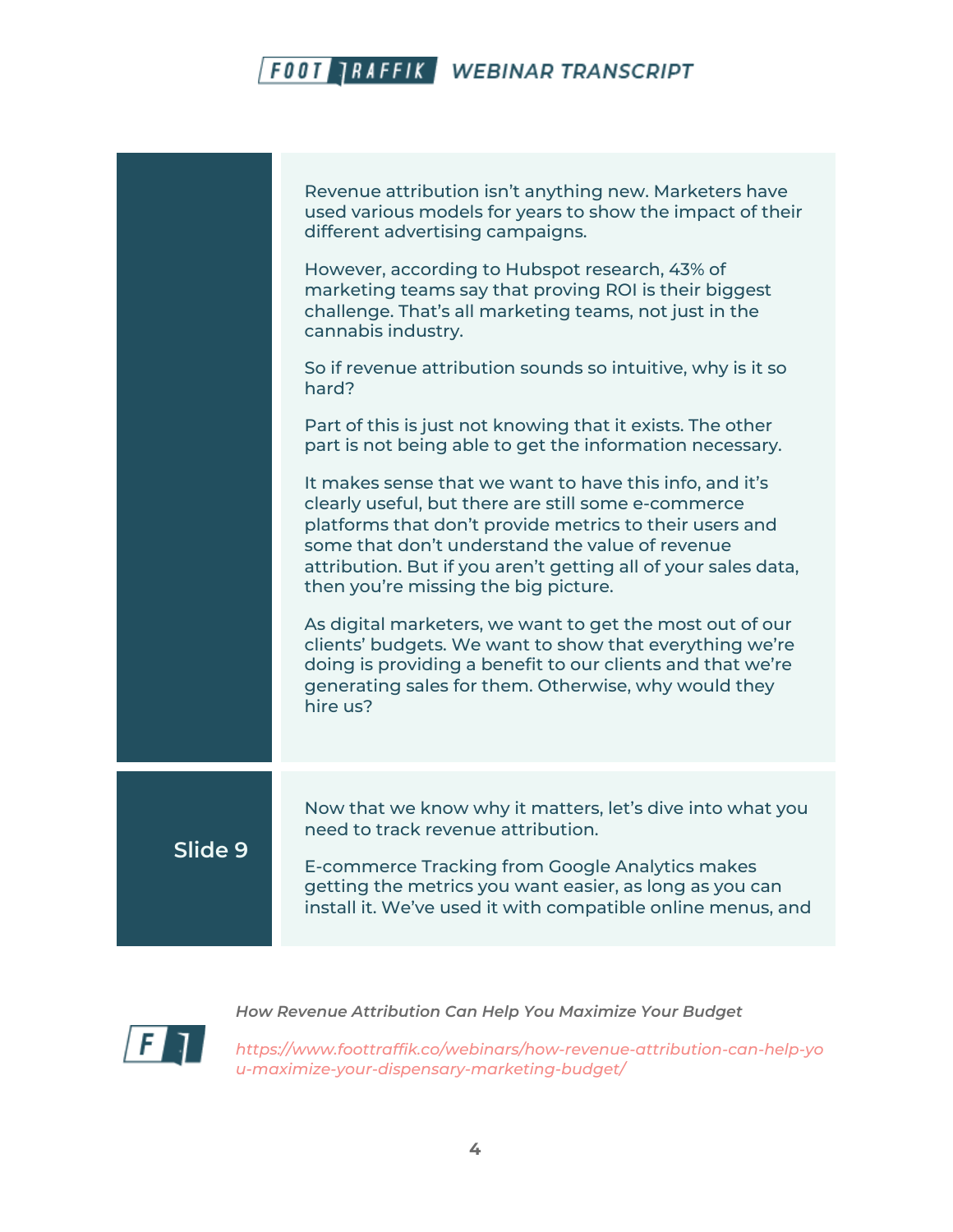it's helped our clients get a better idea of the impact that their marketing budget is having on their bottom line. Be sure to ask your online menu provider if they have an integration with Google Analytics.

Enabling e-commerce tracking lets you monitor how many new and returning customers are visiting your site, how they're finding your site, how many are purchasing from you, and how much their spending on your site. These metrics are vital for determining which marketing channels yield the highest ROI.

Did they engage with your Google Ad and then click through to your special landing page? Did they see your ad on ESPN's website? Did they search for a dispensary near them and end up on your site? All of this information helps you determine how you're getting your sales.

As mentioned before, not every e-commerce for the cannabis industry allows for this, though it is standard outside of our industry.

While it would be great to have everything set up right from the get-go, our industry is still maturing, and there's a learning curve.

Some e-commerce have started integrating this information to better serve their clients, and some don't have it on their road-map. If you find that your POS or e-commerce doesn't allow you to get this functionality you need to track, then you can either hold them accountable or find a better platform.

By failing to gather revenue attribution, you could be wasting thousands of dollars on marketing that isn't getting you any sales—and you wouldn't even know it. In



*How Revenue Attribution Can Help You Maximize Your Budget*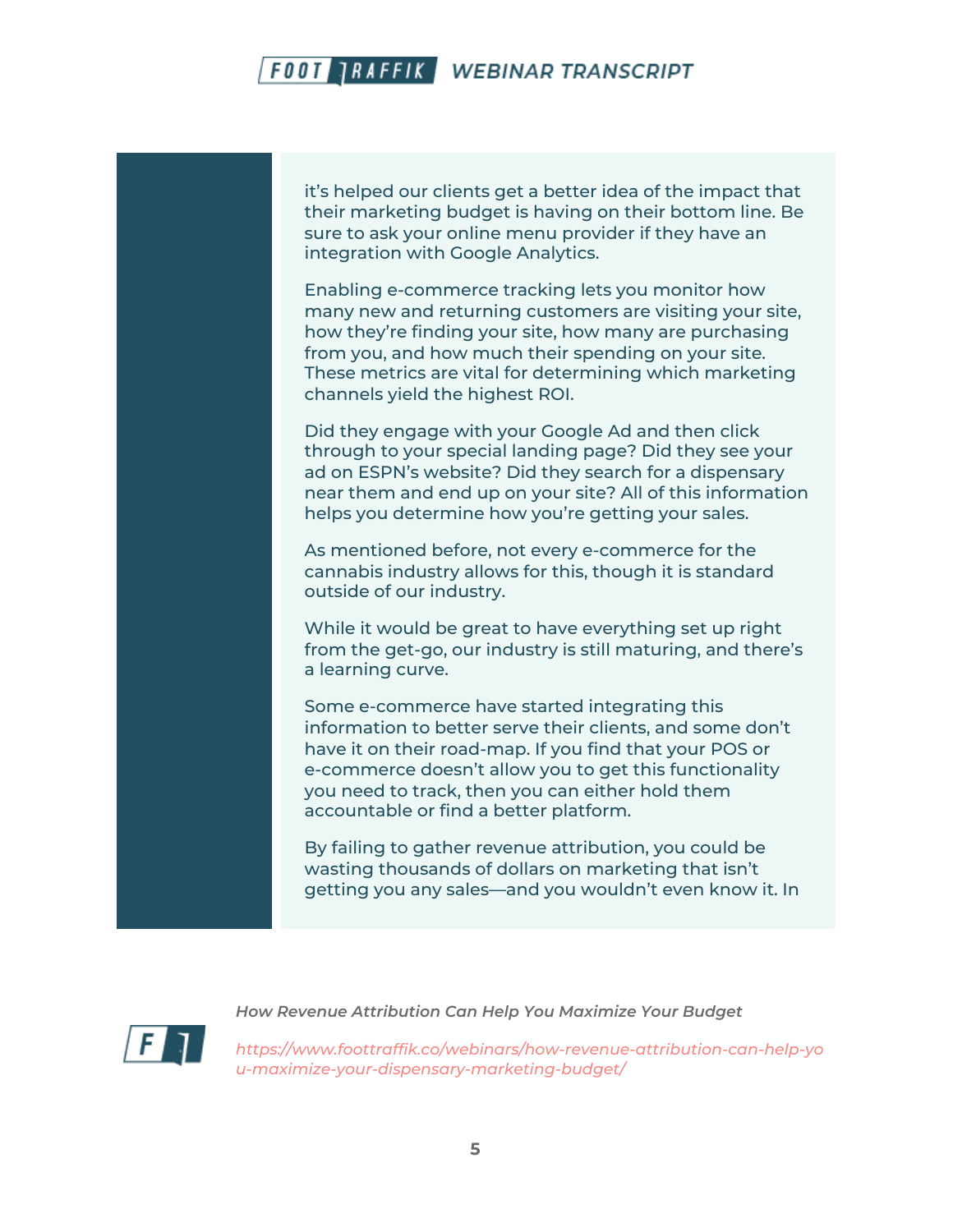|          | our current economy, that's a mistake we can't afford to<br>make.                                                                                                                                                                                                                                                                                                                                                                                                                                                                                                                                                                                                                                                                                                                                                                                                             |
|----------|-------------------------------------------------------------------------------------------------------------------------------------------------------------------------------------------------------------------------------------------------------------------------------------------------------------------------------------------------------------------------------------------------------------------------------------------------------------------------------------------------------------------------------------------------------------------------------------------------------------------------------------------------------------------------------------------------------------------------------------------------------------------------------------------------------------------------------------------------------------------------------|
| Slide 10 | For example, if you're spending \$2,500 a month on social<br>media and it only results in \$250 in sales, you're losing \$10<br>for every dollar in sales. Alternatively, if you allocate that<br>part of your budget to SEO, you could be making \$93 for<br>every dollar you spend instead of losing money.<br>Some platforms have this data, but they just don't share it.<br>Dispensaries need to take back control of revenue<br>attribution to make important business decisions.<br>Marketing impacts your bottom line, and not having<br>revenue attribution means you're flying blind.<br>When it comes to billboards, radio ads, and other types of<br>traditional advertising, it can be even harder to determine<br>how much sales is generated.<br>Thankfully for dispensaries, there are better marketing<br>strategies that are both compliant and measurable. |
| Slide 11 | You need to track two things: the conversion and the sale.<br>A conversion is a desired action. In digital marketing, this<br>is a click, like clicking on a link to your menu.<br>From the conversion side, we need to know what<br>propelled a person to make a purchase. Basically, what is<br>the touchpoint that made them convert into a sale?                                                                                                                                                                                                                                                                                                                                                                                                                                                                                                                          |



*How Revenue Attribution Can Help You Maximize Your Budget*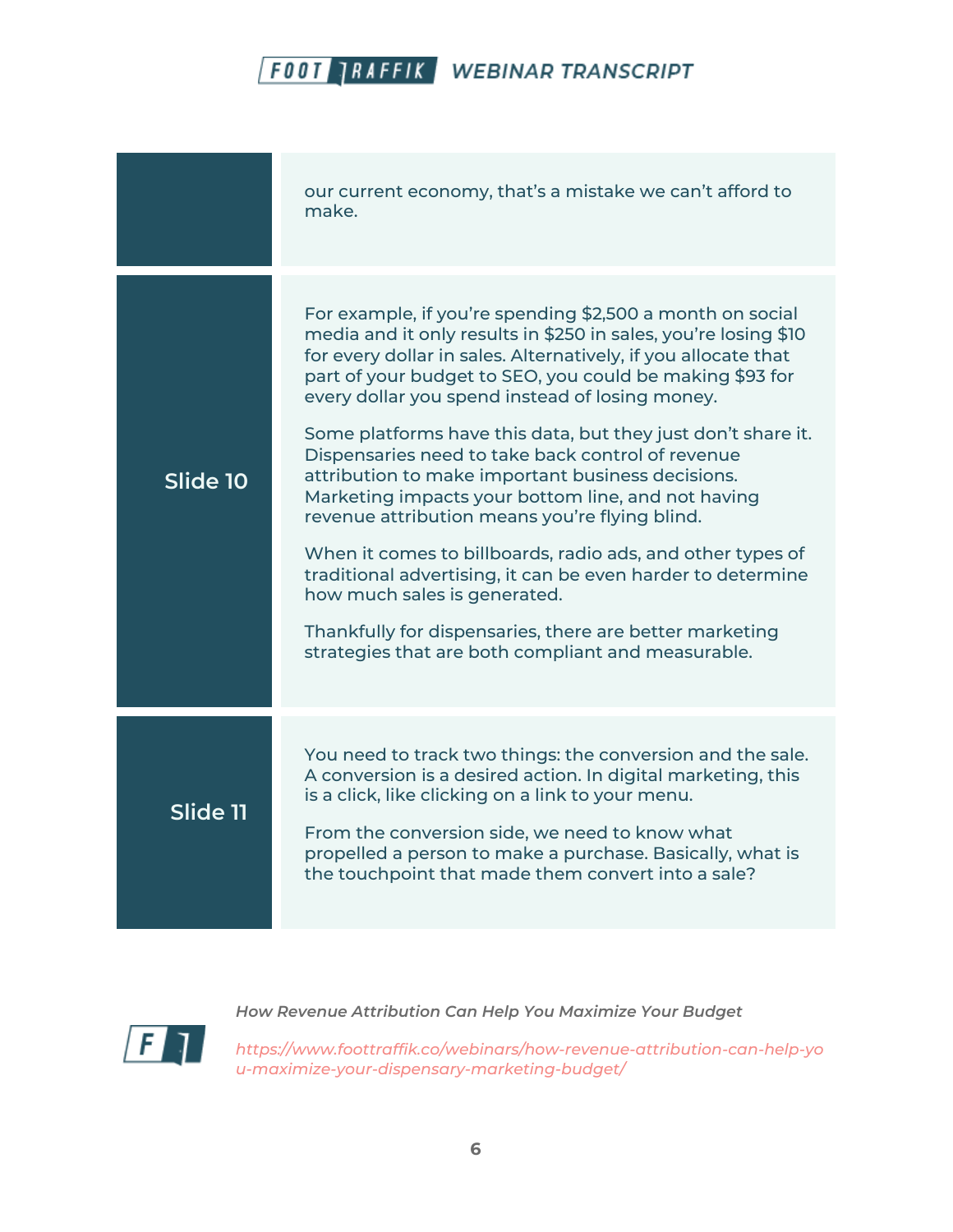

*How Revenue Attribution Can Help You Maximize Your Budget*

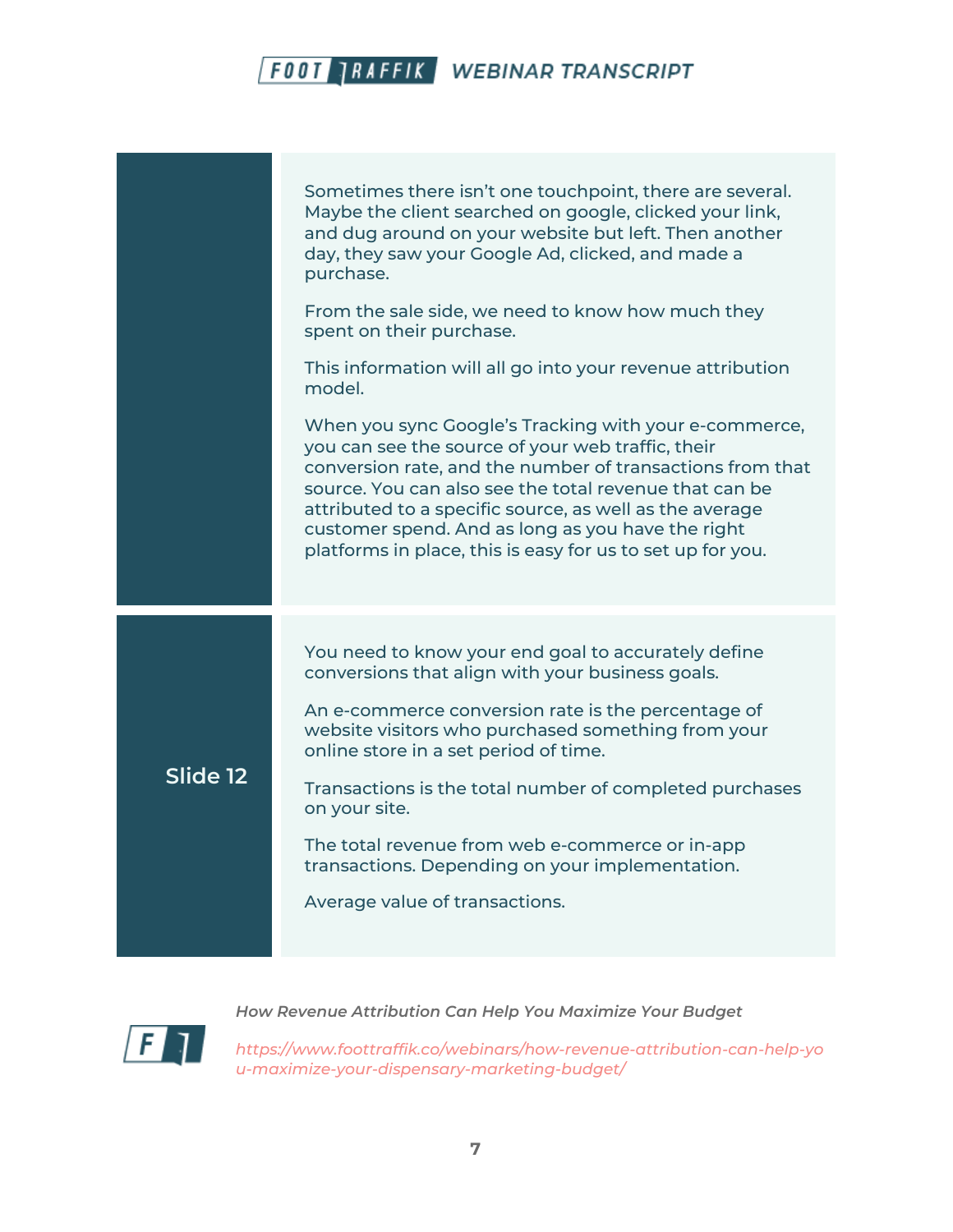| Slide 13    | In this look at the Google Analytics dashboard, you can<br>see the e-commerce conversion rate, number of<br>transactions, and revenue from each marketing channel.<br>We highlighted organic search from SEO, which in this<br>case is responsible for 44% of all revenue through the<br>online menu.                                                                                                                                                                                                                                                                                                                                                                                                                                                                                                                                                                                                                                                                                          |
|-------------|------------------------------------------------------------------------------------------------------------------------------------------------------------------------------------------------------------------------------------------------------------------------------------------------------------------------------------------------------------------------------------------------------------------------------------------------------------------------------------------------------------------------------------------------------------------------------------------------------------------------------------------------------------------------------------------------------------------------------------------------------------------------------------------------------------------------------------------------------------------------------------------------------------------------------------------------------------------------------------------------|
| $S$ lide 14 | Organic traffic remains one of the largest drivers of traffic<br>to many of our clients' websites, and to get high-quality<br>organic traffic, it's crucial that you have an SEO strategy in<br>place.<br>SEO stands for Search Engine Optimization, which is the<br>practice of increasing the quantity and quality of traffic to<br>your website through organic search engine results.<br>Organic search traffic is unpaid traffic that comes from<br>Google.<br>Search engine optimization shows that your page is<br>relevant for particular keywords. In our business, that may<br>be "San Diego dispensary," "Detroit provisioning center,"<br>or "Santa Rosa marijuana delivery."<br>Optimizing your site around these keywords makes it<br>more likely that people who are looking for your services<br>will find you.<br>When you have a good SEO strategy, two things will<br>happen.<br>One, you'll show up higher in search results, and two,<br>you'll get more organic traffic. |



*How Revenue Attribution Can Help You Maximize Your Budget*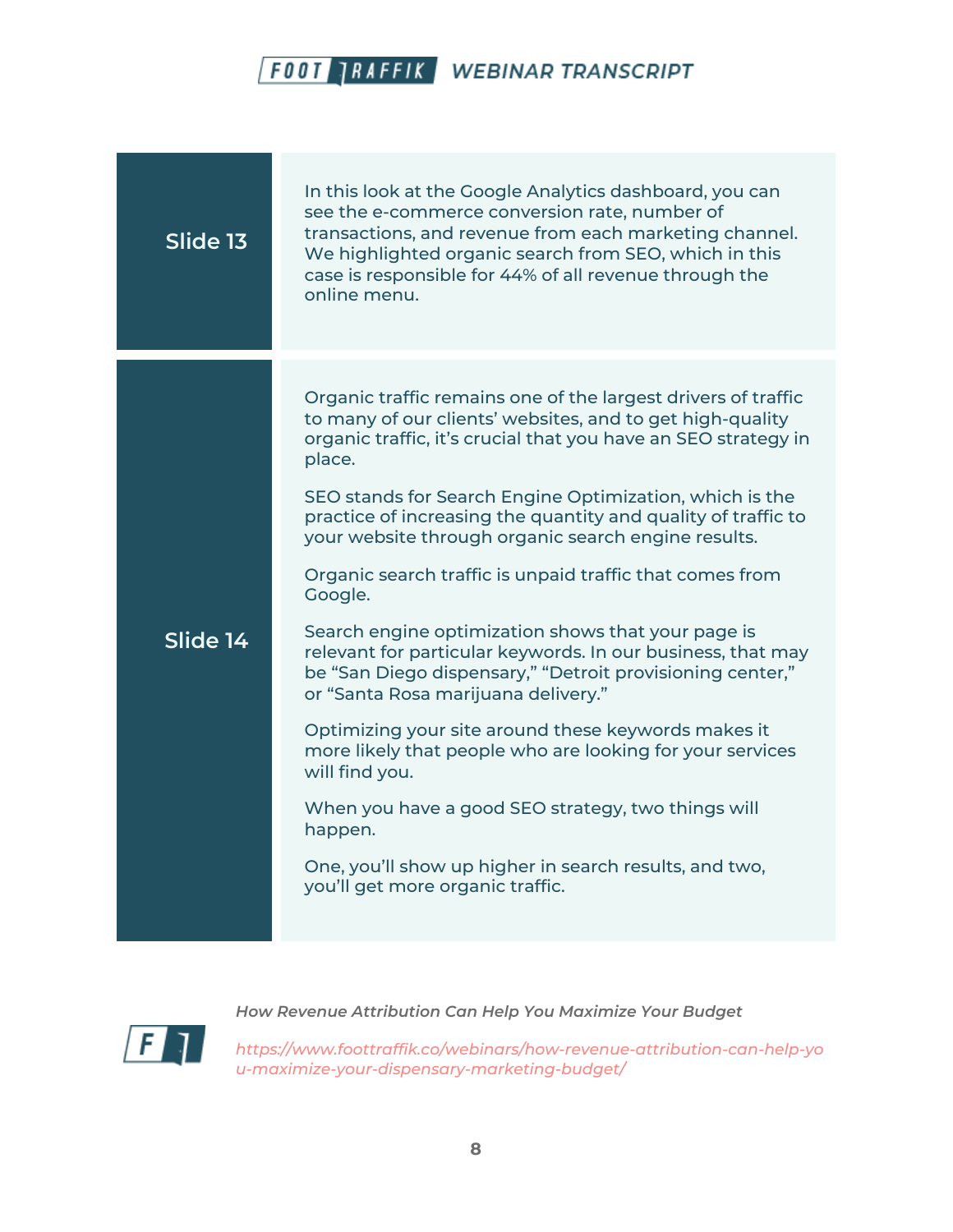|          | When you rank better in Google, it helps create brand<br>trust and authority. It shows searchers that your site is<br>relevant and that it may be useful for them. They<br>automatically equate high rankings with quality.<br>In fact, the top three results of a search tend to get 75% of<br>all traffic. The lower you are on the search results, the less<br>traffic you'll get.<br>And it's not just any web traffic. Thanks to your<br>optimization, it will be relevant, high-quality traffic. These<br>are people who are already looking for you. They're<br>already interested in what you're selling.<br>More than half of our clients' online sales come from<br>organic traffic. Their SEO strategies have more than<br>shown their value and exceed their expectations. One<br>client has an ROI of \$93 for every dollar they've spent on<br>SEO. That's a no-brainer.<br>And revenue attribution for SEO is easy to track as long as<br>you have the right analytics installed on your site. |
|----------|---------------------------------------------------------------------------------------------------------------------------------------------------------------------------------------------------------------------------------------------------------------------------------------------------------------------------------------------------------------------------------------------------------------------------------------------------------------------------------------------------------------------------------------------------------------------------------------------------------------------------------------------------------------------------------------------------------------------------------------------------------------------------------------------------------------------------------------------------------------------------------------------------------------------------------------------------------------------------------------------------------------|
| Slide 15 | Text messaging is the most widely used communication<br>channel available today. Not everybody uses email or<br>makes phone calls regularly, but 90% of Americans text.<br>That means that your customers text and that you need<br>to be using SMS marketing as part of your digital<br>marketing strategy to communicate with your customers<br>where they are.<br>By creating a unique link that you send to your SMS<br>subscribers, you can track who clicked the link and how<br>many sales it led to.                                                                                                                                                                                                                                                                                                                                                                                                                                                                                                  |

 $\mathbf{F}$ 

*How Revenue Attribution Can Help You Maximize Your Budget*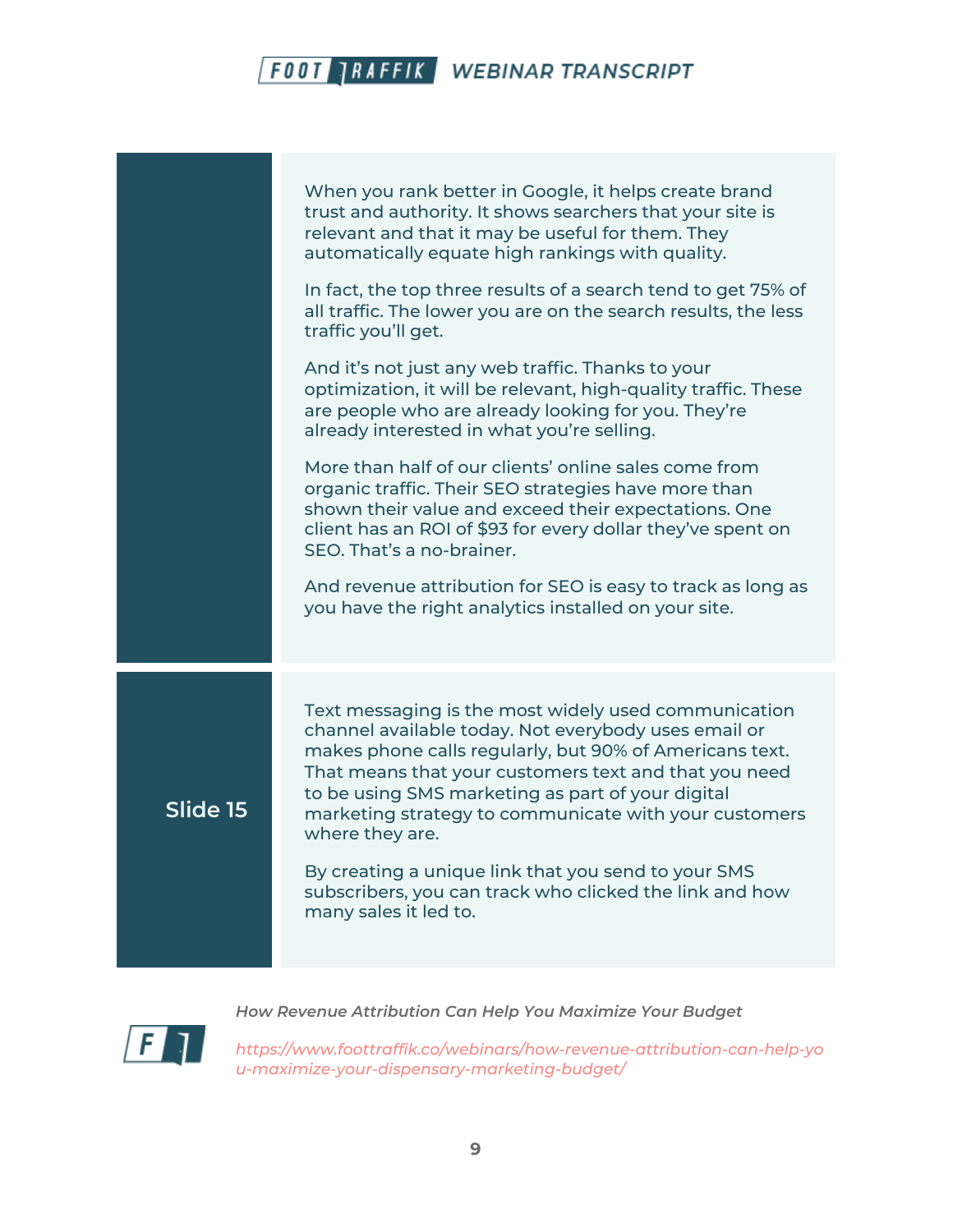|          | Not only is SMS marketing inexpensive, but it helps you<br>increase sales and build relationships with customers.                                                                                                                                                                                                                                                                                                                                                                                                                                                                                                                                                                                                                                                                                                                                                                         |
|----------|-------------------------------------------------------------------------------------------------------------------------------------------------------------------------------------------------------------------------------------------------------------------------------------------------------------------------------------------------------------------------------------------------------------------------------------------------------------------------------------------------------------------------------------------------------------------------------------------------------------------------------------------------------------------------------------------------------------------------------------------------------------------------------------------------------------------------------------------------------------------------------------------|
| Slide 16 | Geo-advertising, which is sometimes called geo-ads, is the<br>use of display ads on mobile devices within a set<br>geographic region.<br>You've definitely seen them while browsing on your<br>phone. Plenty of companies outside of the cannabis<br>industry use them to increase their reach, including<br>Amazon and Wayfair.<br>Why? Because geo-ads allow you to connect with new<br>customers, in your target market.<br>Online display ads help keep your dispensary front and<br>center with your customers. Once they enter one of the<br>perimeters you've created for your ads, they'll see your<br>ads if they use one of the mobile sites or apps in our<br>network.<br>Again, one of the biggest problems facing dispensaries is<br>the lack of compliant ways to advertise. Our Geo-Ads<br>service not only addresses this concern, but we make the<br>whole process easy. |
| Slide 17 | Google Ads is pay-per-click advertising hosted on the<br>world's most popular search engine.<br>When used right, you can get your dispensaries ads above                                                                                                                                                                                                                                                                                                                                                                                                                                                                                                                                                                                                                                                                                                                                  |



*How Revenue Attribution Can Help You Maximize Your Budget*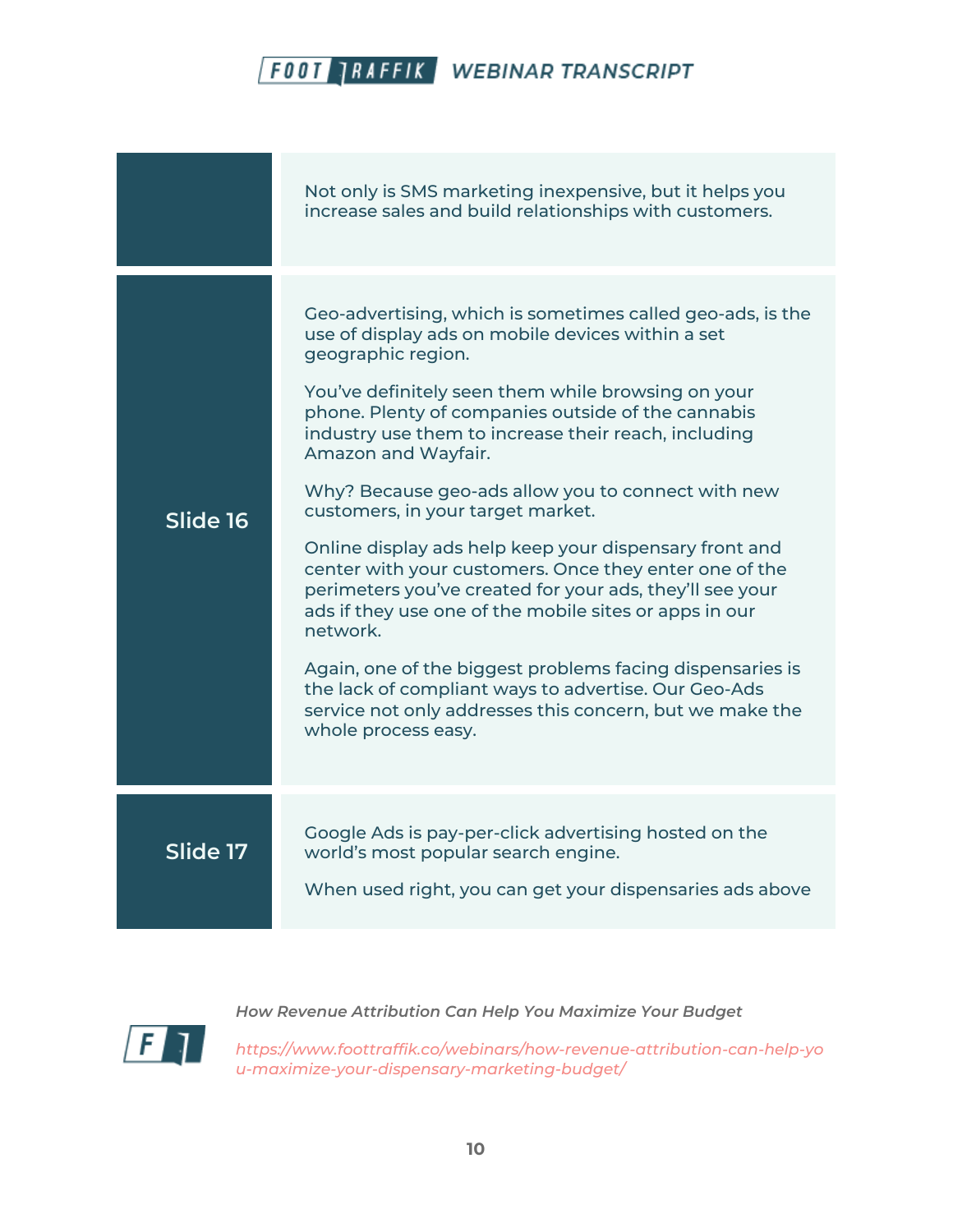

search results.

Think about how valuable that is — 93% of internet searches in North America are done on Google. It's the most used search tool in the world and the one that's most popular among your customers. If you have your ads set up right, you can start appealing to potential customers who are looking for a dispensary near them and send them right to your menu. Part of the reason that Google Ads is such a high-ROI tool is that you're advertising to people who are already interested in your service. You're not putting up a billboard and hoping that someone who's interested in what you're offering as they are driving by. Google Ads is targeted advertising that is meant to reach individuals who are predisposed to want to buy from you. When executed correctly, these ads can quickly increase your web traffic and help you drive sales. Our customers can make \$6-\$48 for every \$1 they spend on Google Ads. That's up to a 4,800% ROI. **Slide 18** Take back control of your marketing efforts and start tracking. With the right e-commerce platform and digital marketing tools, you can learn more about the effectiveness of your efforts and reinvest in those that are more likely to score you higher returns.



*How Revenue Attribution Can Help You Maximize Your Budget*